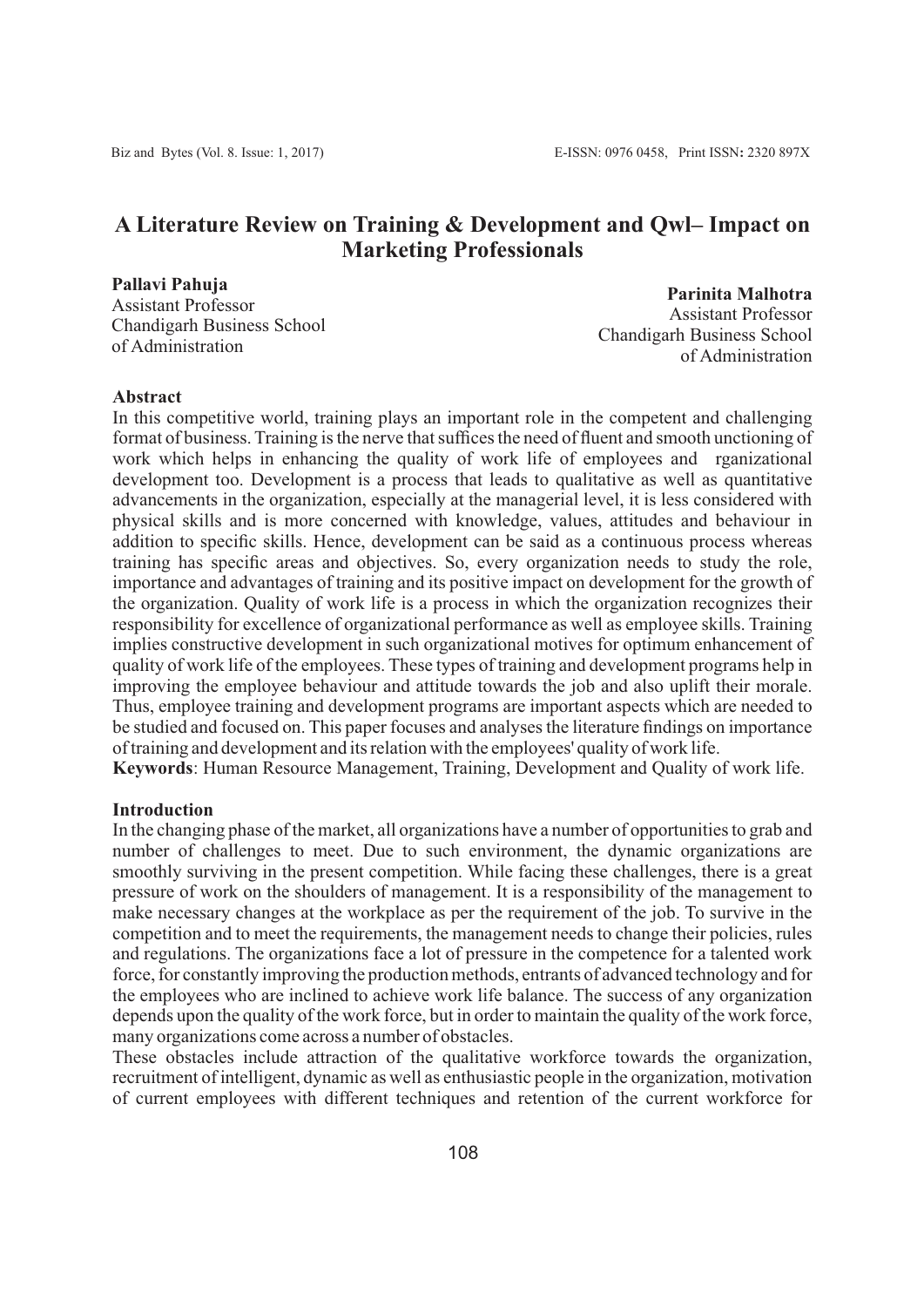maintaining the organizational status in the competitive market. For surviving the business and becoming a successful pillar in the market; training is a tool that can help in gaining competitive advantages.

Training proves to be a parameter for enhancing the ability of the workforce for achieving the organizational objectives. Good training programs thus result in conquering of the essential goals for the business. Hence, training is significant for giving a dynamic approach to the organization. This dynamic approach is necessary because every organization that adopts a controlled way of functioning may not be able deliver consistent results but a dynamic and flexible organization may do so. This is possible only because of improved quality of work life through implementation of training programs.A high degree of quality of work life in the organization results in increased profits, higher employments and accentuating demands in the market. Improving the quality of work life is a continuous and progressive process of the organization.

Quality of work life concerns with the requirements, needs, working environment and job design of the employees at workplace. According to Guna Seelan Rethinam Maimunah and European foundation for the improvement of Living Conditions (2000), Quality of work life is a multidimensional construct, made up of interrelated factors. Quality of work life is associated with job satisfaction, job involvement, job security, productivity, health, safety, competence development, professional skills, balance between work and non work life of the employee.

The focus of Human Resource Development is on developing the most superior workforce which helps the organization for successive growth. All employees are needed to be valued and they should apply collective efforts in the labour market every time.

This can only be achieved through proper and systematic implementation of employee training and development programs. Employees are always regarded with development in careerenhancing skills which leads to employee motivation and retention. There is no doubt that a well trained and developed staff will be a valuable asset to the company and thereby will increase the chances of their efficiency and effectiveness in discharging their duties. Training is a learning experience which has a capacity to make positive changes and reach up to the desired objectives of the organization. It improves the ability of the employee to perform the job efficiently and with excellence. Training and development programs are the basic structural and functional foundations for the development of the employees.

These foundations are important for guiding the employees through different situations. Training and Development programs are the framework for helping employees to develop their personal and professional skills, knowledge, and abilities. Training imparts knowledge to the employees regarding different issues in the organization and the proper execution of these programs result in number of benefits such as development of profitable, adaptable as well as efficient organization and productive & contented employees. It is useful in the following manner:

Employees are able to balance their work life and personal life in a better manner which leads to reduction of stress. Such programs help in improving physical and psychological health of the employees, thereby bringing down the absenteeism rate. These programs develop the employee morale, increase the productivity, job satisfaction and commitment of the employees towards the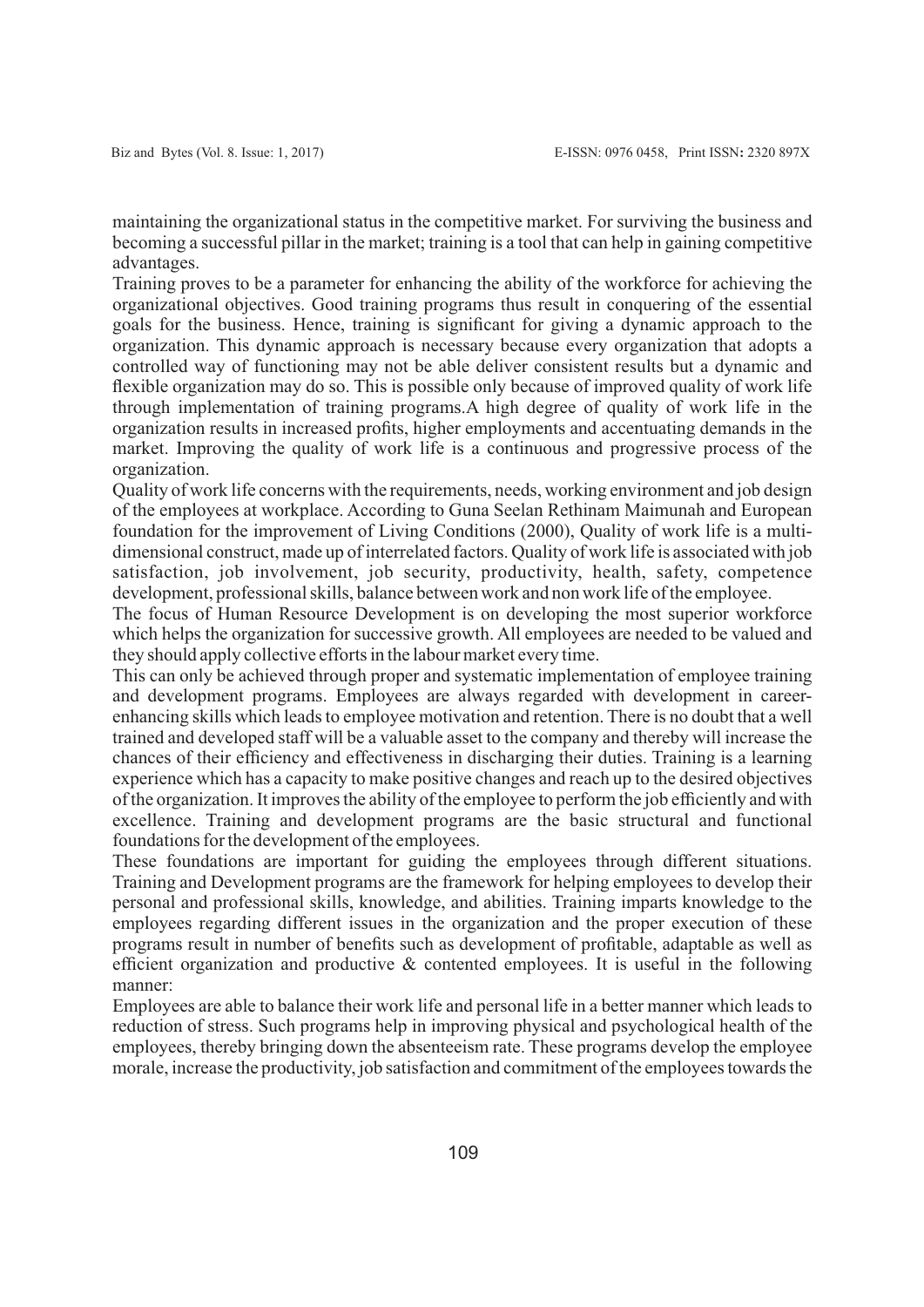organizational goals. These programs also aim at the progress of the individuals in their personal and professional lives. They improve the communication between all levels of management which helps in minimizing conflicts between different levels of employees.

Such types of programs lead to effective negotiation and enable the designing of the contracts which satisfy all sorts of employees. These programs enhance efficiency of management and strengthen employee organization. These programs improve the leadership, problem solving, interpersonal and conflict resolution skills of the employees. They are important for sharpening and utilization of the employees' creative and innovative skills.

# **Literature Review:**

#### **Training And Development:**

According to the Michel Armstrong, "Training is systematic development of the knowledge, skills and attitudes required by an individual to perform adequately a given task or job". (Source: A Handbook of Human Resource Management Practice, Kogan Page, 8th Ed.,2001) According to the Edwin B Flippo, "Training is the act of increasing knowledge and skills of an employee for doing a particular job." (Source: Personnel Management, McGraw Hill; 6th Edition, 1984) The term 'training' indicates the process involved in improving the aptitudes, skills and abilities of the employees to perform specific jobs. Training helps in updating old talents and developing new ones. 'Successful candidates placed on the jobs need training to perform their duties effectively'. (**Source:** Aswathappa, K. Human resource and Personnel Management, New Delhi: Tata Mcgraw-Hill Publishing CompanyLimited,2000, p.189) The principal objective of training is to make sure the availability of a skilled and willing workforce to the organization. In addition

to that, there are four other objectives: Individual, Organizational, Functional, and Social. **Individual Objectives –** These objectives are helpful to employees in achieving their personal goals, which in turn, enhances the individual contribution to the organization.

**Organizational Objectives –** Organizational objectives assists the organization with its primary objective by bringing individual effectiveness.

**Functional Objectives –** Functional objectives are maintaining the department's contribution at a level suitable to the organization's needs.

**Social Objectives –** Social objectives ensures that the organization is ethically and socially responsible to the needs and challenges of the society.Further, the additional objectives are as follows:

To prepare the employees both new and old to meet the present as well as the changing requirements of the job and the organization.

To prevent obsolescence.

To impart the basic knowledge and skill in the new entrants that they need for an intelligent performance of a definite job.

To prepare the employees for higher level tasks.

To assist the employees to function more effectively in their present positions by exposing them to the latest concepts, information and techniques and developing the skills they will need in their particular fields.

To build up a second line of competent officers and prepare them to occupy more responsible positions.

To ensure smooth and efficient working of the departments.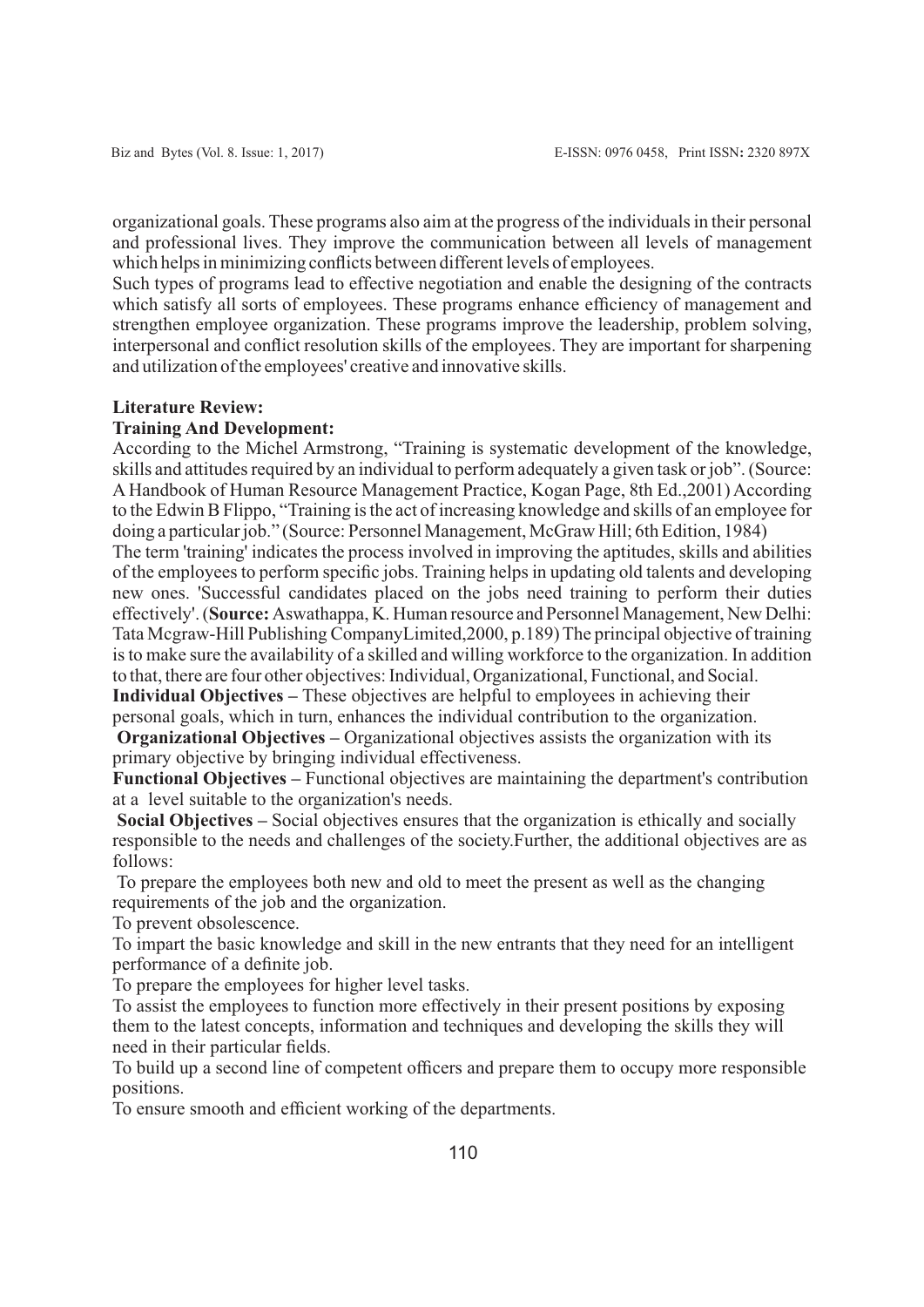# To ensure economical output of required quality.

**Types Of Training And Development Programs Which Are Provided To The Employee:** Different practices are followed in different industries and in different organizations too. So, the need of training and development programs is depending up on the requirements of the job profile. Therefore there are various types of programs shared by different authors. The types of training and development programs are as follows:

# **Types of Training**

- \* Job Instructions Programmed Instructions<br> $*$  Apprenticeship & Coaching Class Room I
- \* Apprenticeship & Coaching Class Room Lectures
- Job Rotation Simulation Exercises
- \* Committee Assignment Business Games
- \* Internship Training Case Study Method
- Training through step by step Audio- visual Method
	- Experiential Exercises
	- Vestibule training
	- Computer Modelling
	- Behavioural Modelling
	- Role Playing
	- Conference/ Discussion Method
	- Workshop / Seminars
- \* **(Source**: Researcher's Contribution**)**

# **Stages of Training and development Programs:**

Training should be conducted in a systematic order so as to derive expected benefits from it. The training system involves four stages, namely:

- a. Assessment of training and development programs needs.
- b. Designing the training and development programs.
- c. Implementation of the training program
- d. Evaluation of the training program

# **Stages in Training and Development Programs**

(Source: P. Subba Rao, "Essentials of Human Resource management and Industrial Relations" Himalaya Publication House, 3rd Revised & Enlarged Edition 2009, Pg-199-203)

# **Development**

Employee Development Programs are designed to meet specific objectives, which contribute to both employee and organizational effectiveness. There are several steps in the process of management development. These includes reviewing organizational objectives, evaluating the organization's current management resources, determining individual needs, designing and implementing development programs and evaluating the effectiveness of these programs and measuring the impact of training on participants quality of work life. In simple way, it can be denoted as per the following formula.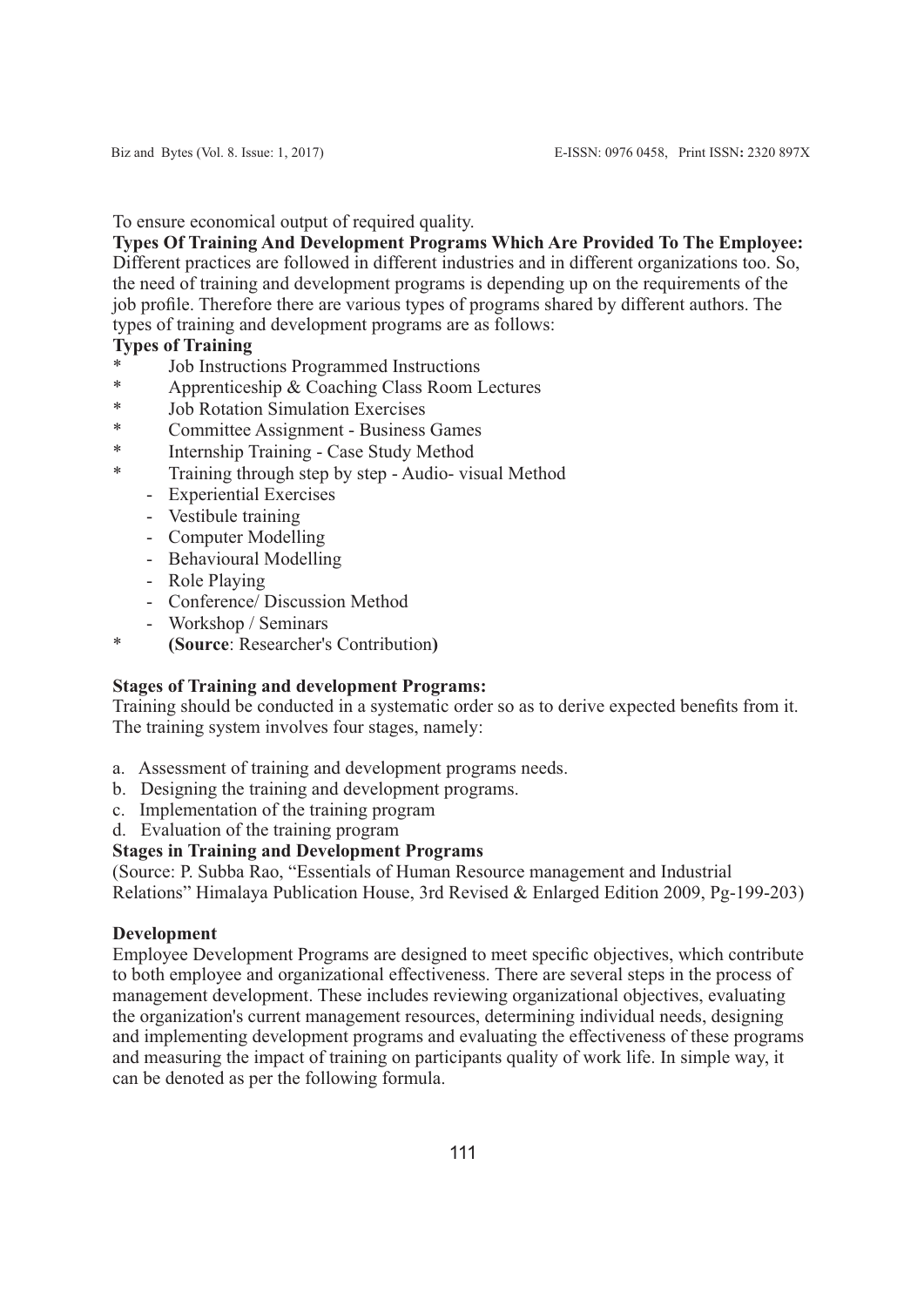**Employee Development =** Employee Education + Employee Skills + Training Effectiveness + Employee Quality of work life .There are various authors who shared their views regarding the role of training and development in different

#### **On- the -Job Training Off –the- Job Training**

# **Stage – 4**

Evaluations of Training Programs Reactions Learning Job Behaviour **Organization** Ultimate Value

#### **Stage – 3**

Implementation of Training Programs On-the-Job Methods Off-the-Job Methods Characteristics of the Instructor Conducting the Program

#### **Stage – 1**

Assessment of Training Needs Organizational Analysis Departmental Analysis Job Analysis Employee Analysis

#### **Stage – 2**

Designing of Training Programs Instructional objectives Learning Principles Teaching Principles Training Principles Content design aspects. The following Table 1 provides the opinions of different authors regarding the view of training and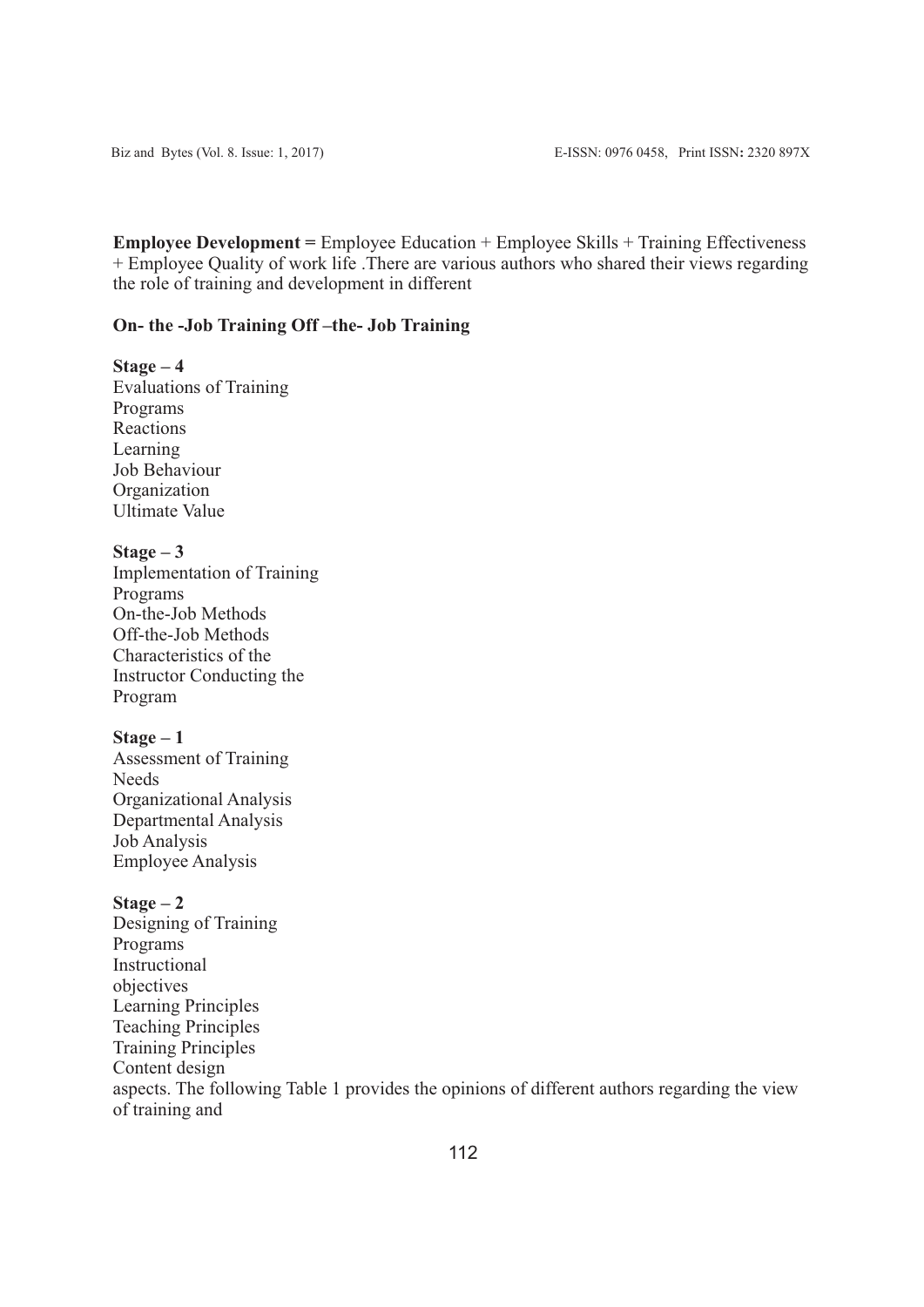development.

#### **Table 1:**

**AuthorOpinions of different authors regarding Training & Development** Oatey (1970)

Training improves a person's skill at a task. Training helps in socially, intellectually and entally developing an employee, which is very essential in facilitating not only the level of productivity but also the development of personnel in any organization.

Yoder (1970)

Training and development in today's employment setting is far more appropriate than training alone since human resources can exert their full potentials only when the learning process goes for beyond the simple routine.

Hesseling (1971)

Training is a sequence of experiences or opportunities designed to modify behavior in order to attain a stated objective.

#### Kane (1986)

If the training and development function is to be effective in the future, it will need to move beyond its concern with techniques and traditional roles. He describes the strategic pproaches that the organization can take to training and development, and suggests that the choice of approach should be based on an analysis of the organization's needs, management and staff attitudes and beliefs, and the level of resources that can be committed. This more strategic viewpoint should be of use in assessing current efforts as well as when planning for the future. Raymond (1986)

The influences of trainees' characteristics on training effectiveness have focused on the level of ability necessary to learn program content. Motivational and environmental influences of training effectiveness have received little attention. This analysis integrates important motivational and situational factors from organizational behavior theory and research into a model which describes how trainees' attributes and attitudes may influence the effectiveness of training.

Adeniyi (1995)

Staff training and development is a work activity that can make a very significant ontribution to the overall effectiveness and profitability of an organization.

Chris (1996)

Training and development aim at developing competences such as technical, human, onceptual and managerial for the furtherance of individual and organization growth. The process of training and development is a continuous one. The need to perform one's job efficiently and the need to know how to lead others are sufficient reasons for training and development and the desire to meet organizations objectives of higher productivity, makes it absolutely compulsory. Oribabor (2000)

Training and development aim at developing competencies such as technical, human, onceptual and managerial for the furtherance of individual and organization growth.

Isyaku (2000)

The process of training and development is a continuous one. It is an avenue to acquire more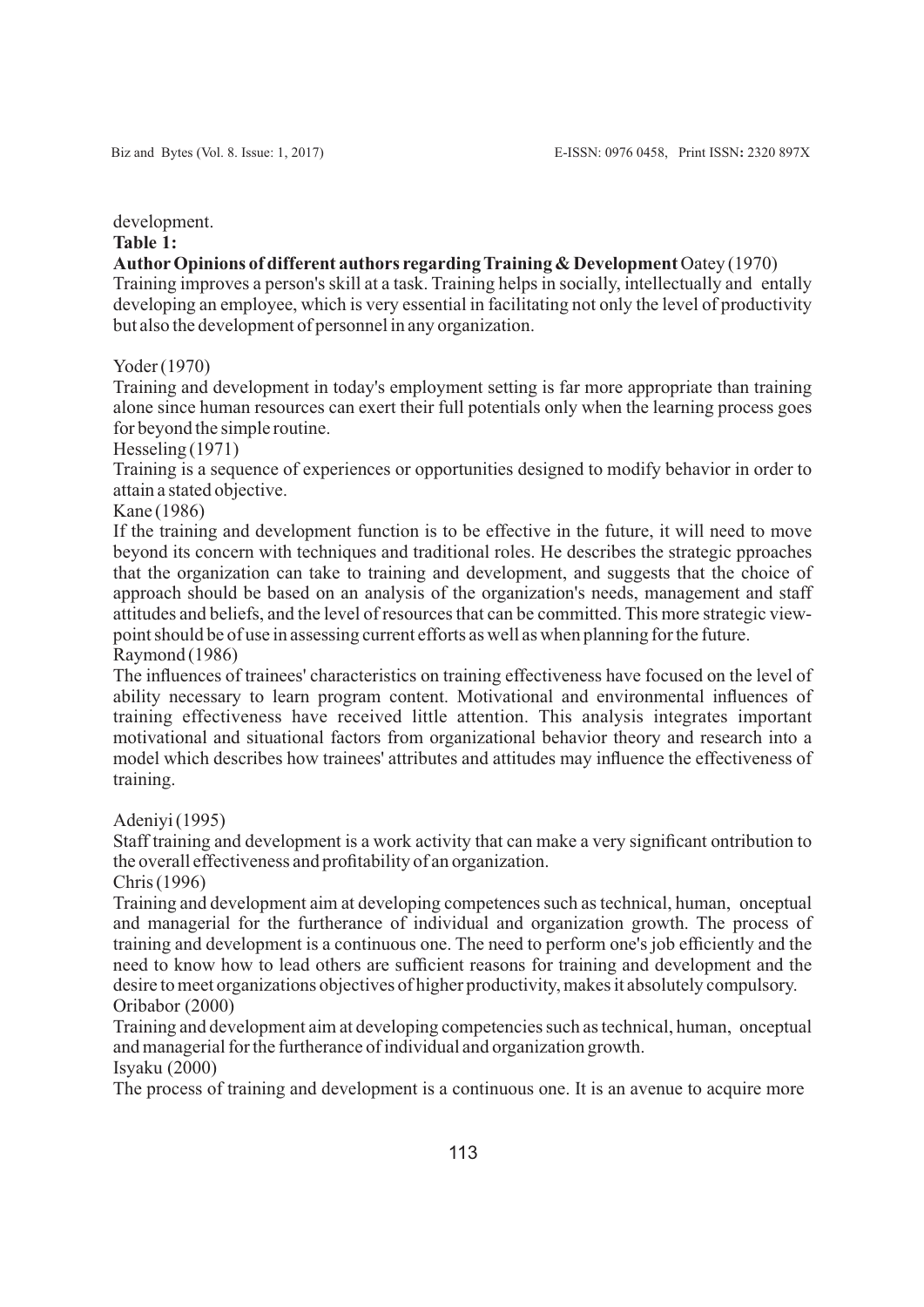and new knowledge and develop further the skills and techniques to function effectively. Tan, Hall and Boyce (2003)

Companies are making huge investment on training programmes to prepare them for future needs. The researchers and practitioners have constantly emphasised on the importance of training due to its role and investment.

Stavrou *et al.,*(2004)

The main goal of training is to provide, obtain and improve the necessary skills in order to help organizations achieve their goals and create competitive advantage by adding value to their key resources – i.e. managers.

Chih , Li and Lee (2008)

Training programme is dependent on the following parameters for its success (i) perceived value of leaning programme (ii) attitude to teacher (iii) response to learning conditions (iv) desire to learn: the degree to which trainees really want to learn and do well.

Giangreco, Sebastiano, and Peccei (2009),

The key determinants of overall satisfaction with training (OST) are perceived training efficiency (PTE) and Perceived usefulness of training (PUT). Bates and Davis (2010)

Usefulness of training programme is possible only when the trainee is able to practise the theoretical aspects learned in training programme in actual work environment. They highlighted the use of role playing, cases, simulation, mediated exercises, and computer based learning to provide exposure to a current and relevant body of knowledge and real world situations.

Kalaiselvan and Naachimuthu (2011)

Training cost and business benefits are drawn on X and Y axis respectively. Four quadrants were identified to highlight (i) strategic (Lower training cost and higher business benefits), (ii) Payback (Higher training cost and higher business benefits) (iii) Think (Lower training cost and lower business benefits) (iv)Drop (Higher training cost and higher business benefits). Karthik R (2012)

Training objectives tell the trainee that what is expected out of him at the end of the training program. Training objectives are of great significance from a number of stakeholder perspectives; Trainer, trainee, designer, evaluator.

# **Conclusion**

Training and development programs play a vital role in every organization. These programs improve Employee Performance at workplace, it updates Employee Knowledge and enhances their personal Skills and it helps in avoiding Managerial Obsolescence. With the use of these programs, it is easier for the management to evaluate the job performance and accordingly take decisions like employee Promotion, rewards, compensations, welfare facilities, etc. These training programs also help the managers in succession planning, employee retention and motivation. It creates Efficient and Effective employees in the Organization. The need for training & development is determined by the employee's performance deficiency, computed as follows:

Training & Development need = Standard performance – Actual performance Training enhances the overall performance of an organization in various ways. The major areas where employees are normally trained in an organization are Soft- skill Development, Personality Development,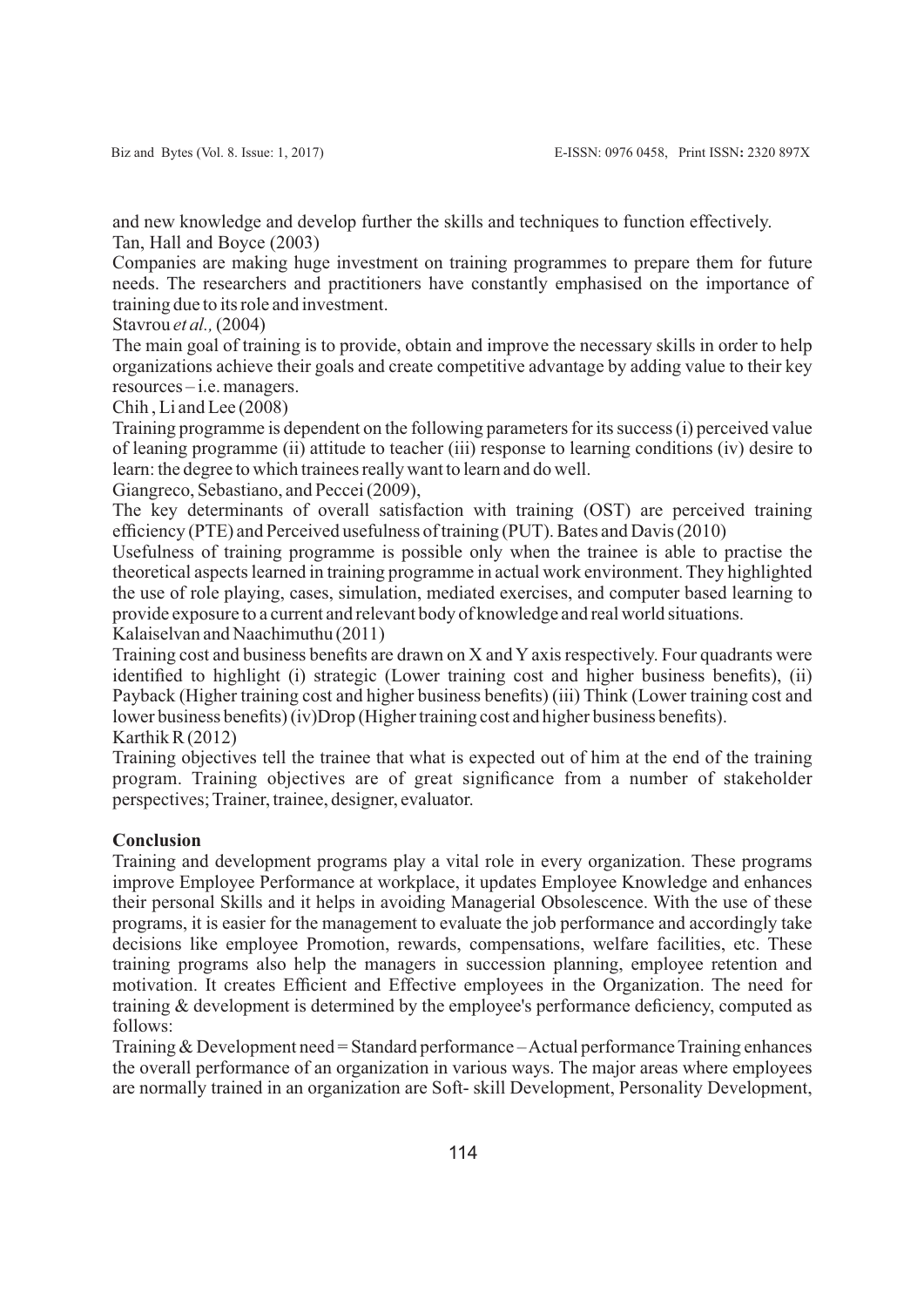Interpersonal Relationship, Problem solving techniques, Managerial and Supervisory Training Program, quality improvement programs, technical processes, quality circle programs, Time management skills, employee efficiency development programs, violence prevention programs, regulatory compliances, goal setting and implementation of programs, workplace safety management, workplace communication, and so on. Training enables the employees to develop their skills within the organization and hence naturally helps to increase the organization's market value, earning power of the employees and job security of the employees. Training moulds the employee's attitude and helps them to achieve a better cooperation within the organization. Training and Development programs improve the quality of work-life by creating an employee supportive workplace.

#### **Impact on Marketing Profeesionals Productivity**

Training has become the buzz word in the dynamic competitive market environment.Human capital differentiates a great organization from a good one. Organizations investing in effective training and development for human resource tend to achieve both short and long term benefits. This study presents a literature review on the significant of training and development on employee productivity. Employees tends to become absolute, and therefore making the need to adapt to the continuous learning and updating of the skill and knowledge invaluable, due to the organizational, technological and social dynamics. Thus, in order for organizations to achieve optimum returns from their investment, there is imperative need to effectively manage training and development programs. However, the most vital asset of every organization under stiff and dynamic competition is its human capital. Training and development is an instrument that aid human capital in exploring their dexterity. Therefore training and development is vital to the productivity of organization's workforce

Sharpening employees skills in the workplace is the key to maintaining a high standard of productivity. By integrating a successful system of employee training, you can keep your employees both knowledgeable and motivated.

\* **Reinvigorates Old Skills:** Basic skills can feel so common and easy that sometimes people forget the details. By retraining employees on old skills in an effective way, you can increase productivity by preventing small, basic mistakes in your work. Employees may feel like their old skills are refreshed. This can breathe new life into old tasks.

Trains Staff on New Skills: Regular and effective training can acquaint employees with new methods and skills as well as refresh old ones. By teaching new skills, you can give your employees a sense of a new purpose. It also lets them know that the organization is willing and able to evolve. When you can successfully train employees on new methods, everyone wins.

**Boost Confidence Levels:** Learning and maintaining skills can boost confidence not only in employees but employers. By boosting your employees' confidence, you will provide them with a greater sense of value at work. This can translate into increased enthusiasm as well as a greater degree of accountability.

**Establishes a Performance-Based Culture:** A performance based culture will inspire and motivate your employees by giving them attainable goals to reach on a regular basis. However, your culture should also have a clearly defined definition of success. When people know what they are reaching for, they are able to achieve it in an optimal manner.